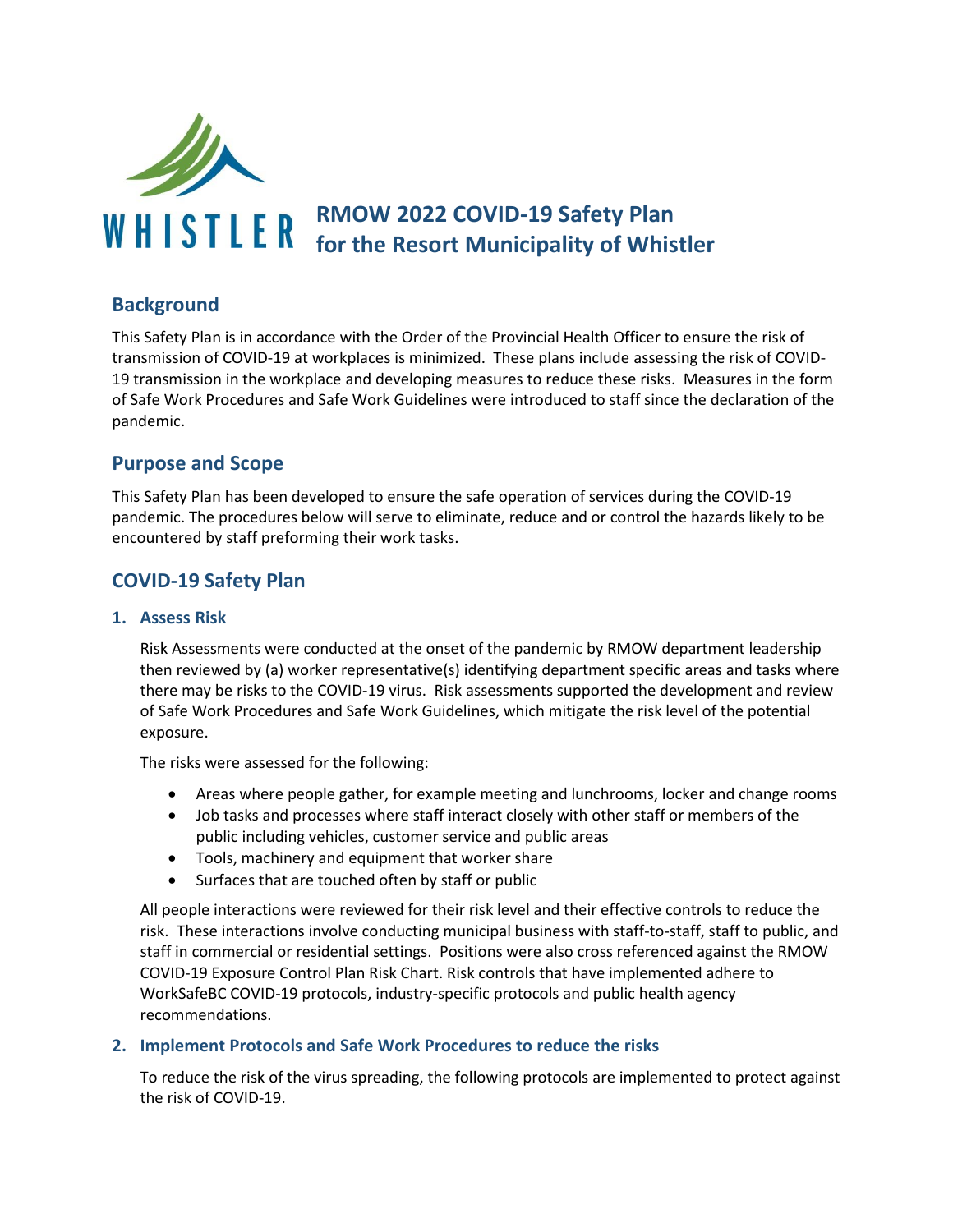#### **2.1 Elimination Measures in place for maintaining physical distance**

- Staff working from home or remotely as per the Temporary Remote Work Guideline when able to perform work functions
- Staggered work schedules to limit the number of staff working on site
- Staff working in cohorts to reduce the number of contacts
- Limiting, reducing or prohibiting visitors
- Conducting non-essential meetings virtually
- Identifying and establishing occupancy limits for common areas such as break rooms, meeting rooms, washrooms, etc. as per the Occupancy Limit Guideline
- Reconfiguring the workplace to keep workstations a minimum of 2 meters apart from one another
- Identifying directional flow of travel within facility corridors
- Restricting access to common areas and washrooms to facility staff

#### **2.2 Engineering Measures – Barriers, partitions and ventilation**

- Installing physical barriers in Customer Service and open workplace areas where staff cannot achieve or maintain physical distance from co-workers, customers or others
- Installing partitions in RMOW Operations Vehicles between the front and back seat
- Ensuring that HVAC systems are properly balanced and maintained

#### **2.3 Administration Measures – Rules and Guidelines**

- Adherence to the RMOW Communicable Disease Prevention Plan
- Employee and contractor complete a daily health check prior to entering a RMOW worksite
- Installing [mandatory masks,](https://www.worksafebc.com/en/resources/health-safety/posters/covid-19-masks-are-mandatory-in-this-workplace?lang=en&origin=s&returnurl=https%3A%2F%2Fwww.worksafebc.com%2Fen%2Fsearch%23sort%3DRelevancy%26q%3Dmandatory%2520mask%26f%3Alanguage-facet%3D%5BEnglish%5D&highlight=mandatory%20mask) [physical distancing](http://www.bccdc.ca/Health-Professionals-Site/Documents/COVID19_PhysicalDistancingPoster.pdf) and [Occupancy limits](https://www.worksafebc.com/en/resources/health-safety/posters/prevent-spread-communicable-disease-occupancy-limit?lang=en) posters at facility entries to ensure physical distancing is maintained
- Installing the following WorkSafeBC posters within RMOW facilities:
	- o [Covering cough & sneezes](https://www.worksafebc.com/en/resources/health-safety/posters/prevent-spread-communicable-disease-cover-coughs-sneezes?lang=en)
	- o [Handwashing](https://www.worksafebc.com/en/resources/health-safety/posters/prevent-spread-communicable-disease-handwashing?lang=en)
	- o [How to use a mask](https://www.worksafebc.com/en/resources/health-safety/posters/prevent-spread-communicable-disease-how-to-use-mask?lang=en)
	- o [Physical distancing](http://www.bccdc.ca/Health-Professionals-Site/Documents/COVID19_PhysicalDistancingPoster.pdf)
- Rescheduling work tasks and revising work schedules wherever possible to keep workers at least 2 metres apart
- Installing additional hand sanitizing stations at entry/egress points of the facilities
- Requirement for all staff entering and or occupying an indoor facility operated by the RMOW to wear a face mask except when working in an individual office or a workstation that is distanced 2m from another workstation where there is no physical barrier
- Requirement to wear face masks in indoor public settings in adherence with the BC Public Health Office order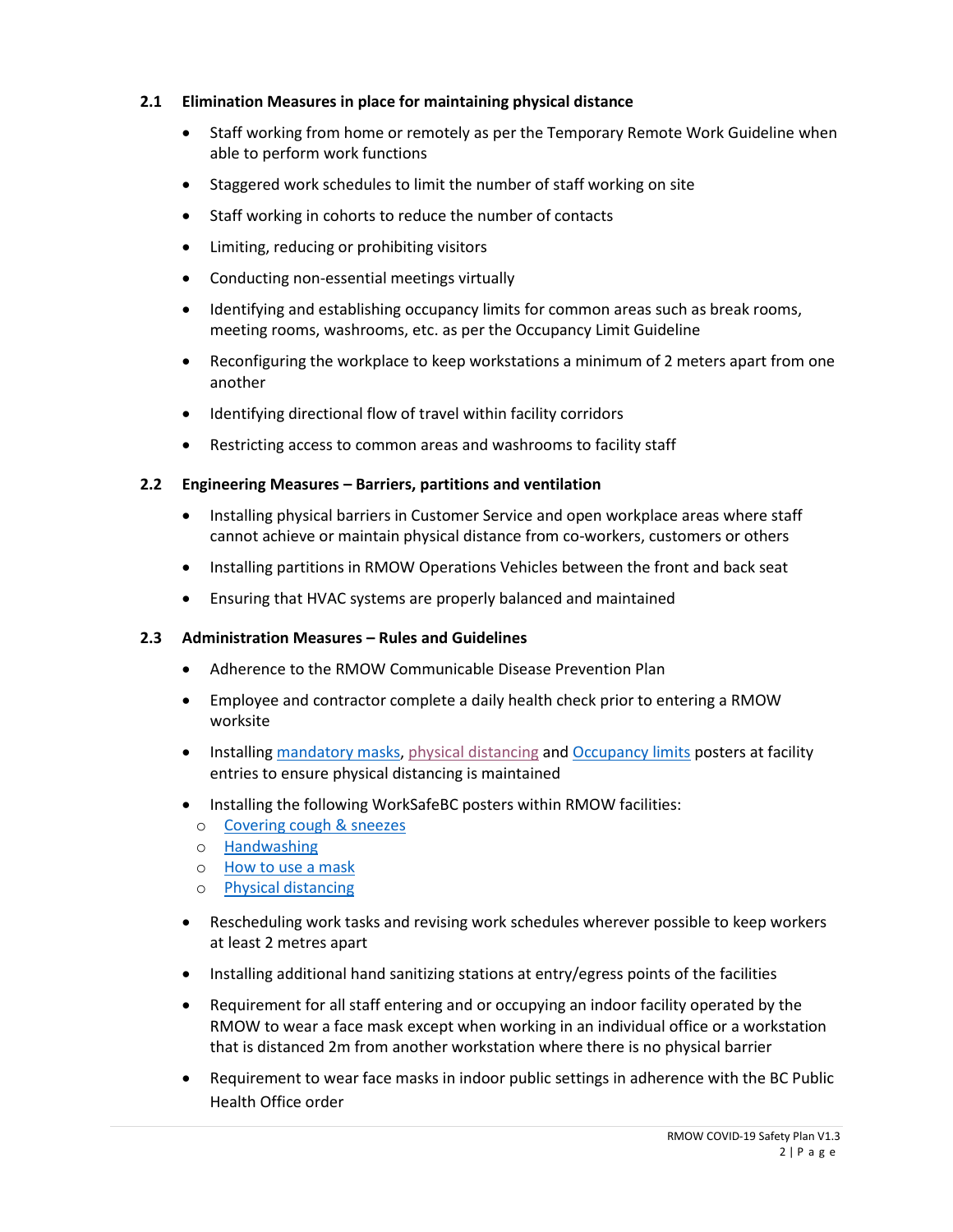- Training and instructing staff to regularly wash their hands through crew talks, safe work procedures, safe work guidelines
- Implementing enhanced cleaning and disinfection of commonly touched surfaces and items to twice daily, as well as wiping down personal equipment and workstations prior to and after use
- Establishing COVID-19 protocols for visitors to the facilities including passive COVID-19 screening for visitors
- Positing facility protocols at entrances where public is welcome to orient customers

#### **2.4 Personal Protective Equipment (PPE)**

Personal protective equipment is considered for staff where higher level controls (i.e. elimination, engineering, and administration) are not appropriate or enough to control the risk of exposure to COVID-19. Personal protective equipment includes any and all of respiratory masks, gloves, eye protective and an apron or disposable coverall.

- Certain work tasks with a high risk of contact with COVID-19 will require staff to put on personal protective equipment
- Staff have been trained on the proper use, maintenance, and cleaning of the PPE

#### **Cleaning Protocols**

- Enhancing daily cleaning and disinfection of high-contact touch surfaces (such as light switches, door handles/knobs, hand railings, push pads on doors, tables, paper towel dispensers, sanitizer handles, garbage can lids, buttons, soap dispensers, lunch/break tables, microwave/coffee buttons, etc.)
- Instructing departments to disinfect commonly touched surfaces/items twice daily including barrier cleaning. Less commonly touched surfaces and items will be disinfected once throughout the day.
- Instructing staff to wipe down their equipment, tools and machinery and at the start and end of their shift
- Reducing the amount of cleaning that is required by covering or boxing up equipment, tools and machinery that isn't used often
- Instructing staff to avoid using shared kitchenware

### **3. Policies and Guidelines**

The following policies and guidelines are in place in order to prevent the spread of COVID-19:

- RMOW Communicable Disease Prevention Plan that supports staff in getting vaccinated against COVID 19
- Communication of RMOW Council Policy B-19 Proof of Vaccination to staff, volunteers and contractors
- Staff and visitors who are showing symptoms of COVID-19 are to remain home and seek the medical advice of their physician or contact 8-1-1